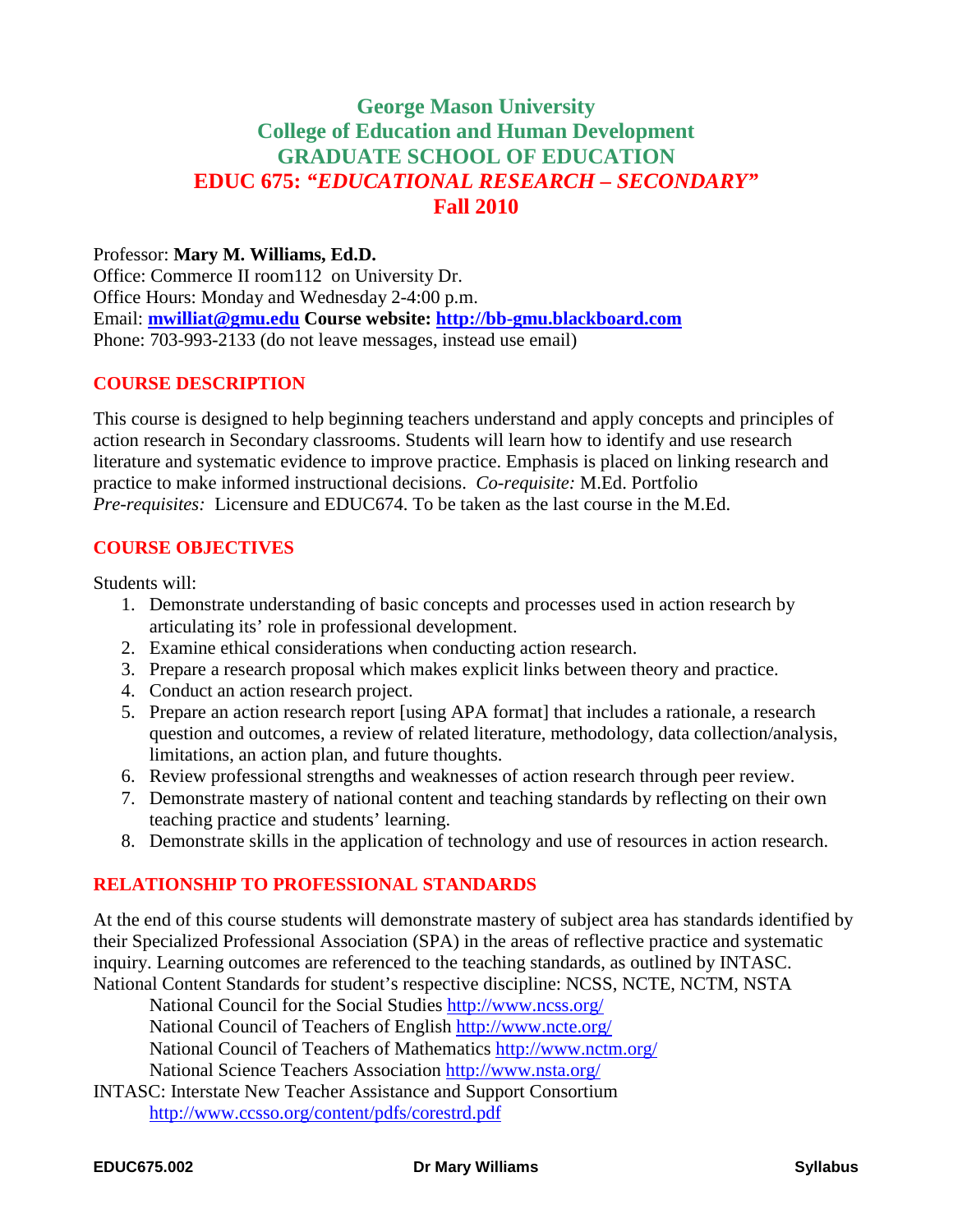## **RECOMMENDED TEXTs, Materials & Technology**

American Psychological Association (2009). *Publication manual* (6<sup>th</sup> Ed.). Washington, DC: American Psychological Association.

Mills, G. (2007). *Action research: A guide for the teacher researcher (3rd Ed.).* NJ: Pearson Merrill/Prentice Hall.

GMU email, Internet access, **[http://bb-gmu.blackboard.com](http://bb-gmu.blackboard.com/)**

A standard size POSTER [minimum ~2feet x 3feet]

#### **COLLEGE OF EDUCATION AND HUMAN DEVELOPMENT EXPECTATIONS**

The Graduate School of Education (GSE) expects that all candidates abide by the following:

- Candidates are expected to exhibit professional behavior and dispositions. See [http://gse.gmu.edu](http://gse.gmu.edu/) for a listing of these dispositions.
- Candidates must follow the guidelines of the University Honor Code. See [http://www.gmu.edu/catalog/apolicies/#TOC\\_H12](http://www.gmu.edu/catalog/apolicies/#TOC_H12) for the full honor code.
- Candidates must agree to abide by the university policy for Responsible Use of Computing. See [http://mail.gmu.edu](http://mail.gmu.edu/) and click on Responsible Use of Computing at the bottom of the screen.
- Students who need assistance with writing should contact The Writing Center at GMU <http://writingcenter.gmu.edu/>
- Candidates with disabilities who seek accommodations in a course must be registered with the GMU Disability Resource Center (DRC) and inform the instructor, in writing, at the beginning of the semester. See [www.gmu.edu/candidate/drc](http://www.gmu.edu/candidate/drc) or call 703-993-2474 to access the DRC.

#### **TEACHING/LEARNING METHOD**

This course is student-centered and will be conducted using a project-based approach. Teachers' action research questions and methodology will be the focus of the course and will drive readings, classroom discussions, peer review activities, and the action research project. The purpose of the discussions and peer review sessions will be to support each action research project and provide opportunities to learn about and analyze methods and techniques of action research. Teachers will have the opportunity to construct knowledge and critically reflect on the research process as they complete the AR Proposal and Report, and prepare their professional portfolio for graduation.

#### **COURSE REQUIREMENTS/EVALUATION**

**Title each assignment with the name of the project/assignment and your initials (e.g., Action Research Question Adam Smith: (ARQuestionAS) or (Weekly Update for 3/17 Adam Smith: WU0317AS).** Each student will be evaluated on the basis of the following:

- **1. Action Research Project (Performance Based Assessment): [75%]**
	- a. Action **Research Proposal:** The **AR Proposal** will describe the action research project including the following elements: Research Question, Outcomes, Review of Related Literature, and Methodology, including data collection instruments.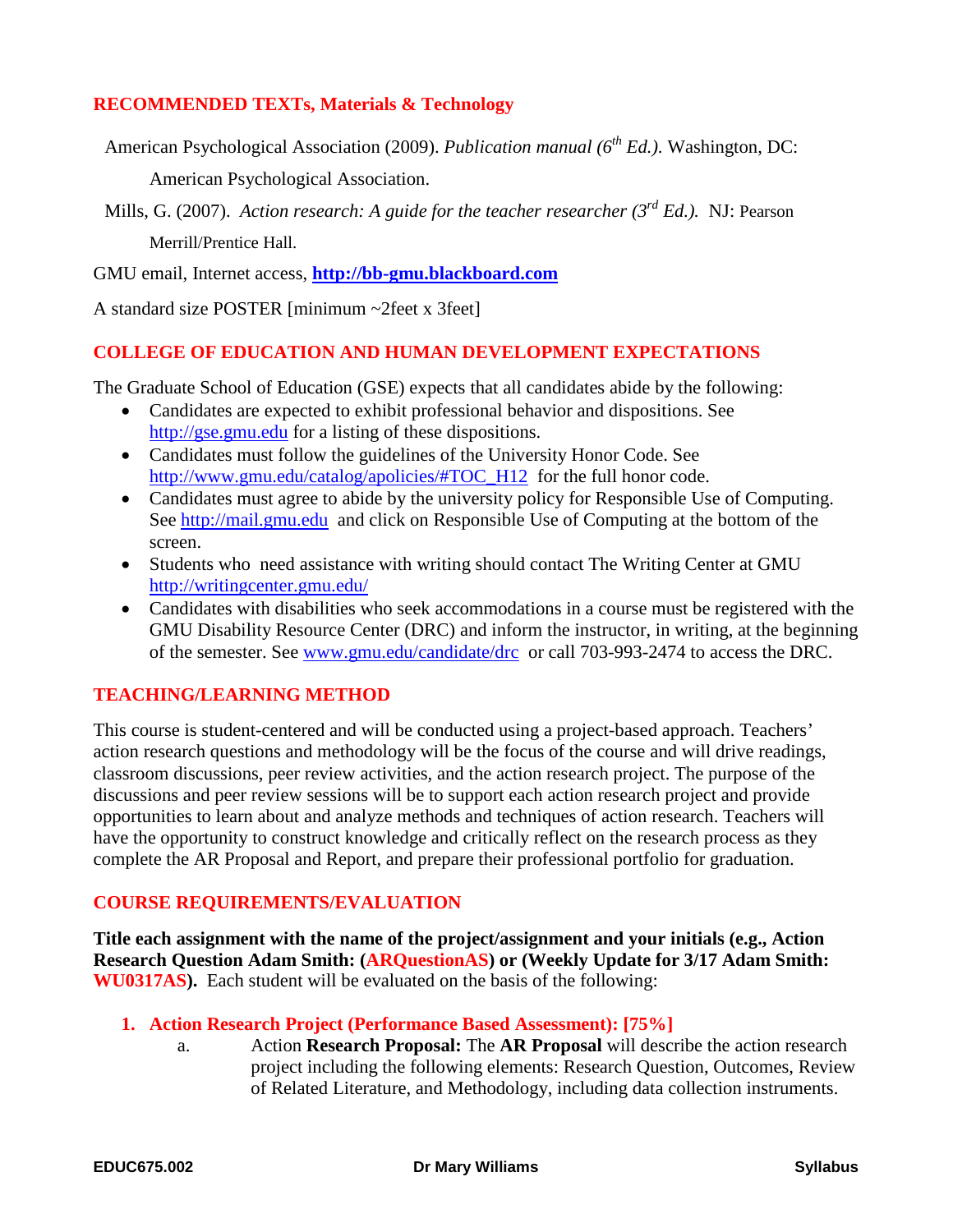All research projects must include a rationale for triangulation of data collection instruments or sources.

- b. **Research Updates:** Once the AR Proposal is approved, **weekly updates** must be submitted each Wednesday during class time. Each update will clarify progress made on the Action Research study since the last report.
- c. **Action Research Report:** Each candidate will write a report that includes the following sections: Cover Page, Abstract, Introduction, Research Question & Outcomes, Review of Related Literature, Methodology [data collection including a rationale for triangulation, analysis of findings including limitations/ethical issues], an Action Plan including implications for practice/further research, References, and Appendices. The action research report must adhere to APA format. (see the **Action Research Report Rubric** attached)

## **2. Participation, Peer Review, and Presentation: [25%]**

- a. **Participation** is defined as full attendance, active participation in class and online discussions and peer review activities.
- b. Demonstration of positive and collaborative dispositions towards colleagues during **peer reviews of AR questions, data collection instruments, review of the literature, and draft AR reports;** along with a willingness to give and receive constructive criticism. (see **peer review criteria** posted on the website)
- c. Each student will present their action research results in the form of a **'poster presentation'.** The presentation must include: 1. the AR question, 2. the data triangulation, 3. major findings, 4. limitations, and 5. action plan.

**POSTNOTE: The portfolio is NOT included as part of your grade for EDUC675. However, you MUST successfully complete your portfolio and present it to the Secondary Program Faculty during the semester in which you are enrolled in EDUC675. Your GRADE for EDUC675 will be posted only upon successful completion of the portfolio requirements.**

**----- ----- ----- ----- ----- ----- ----- ----- ----- ----- ----- ----- -----**

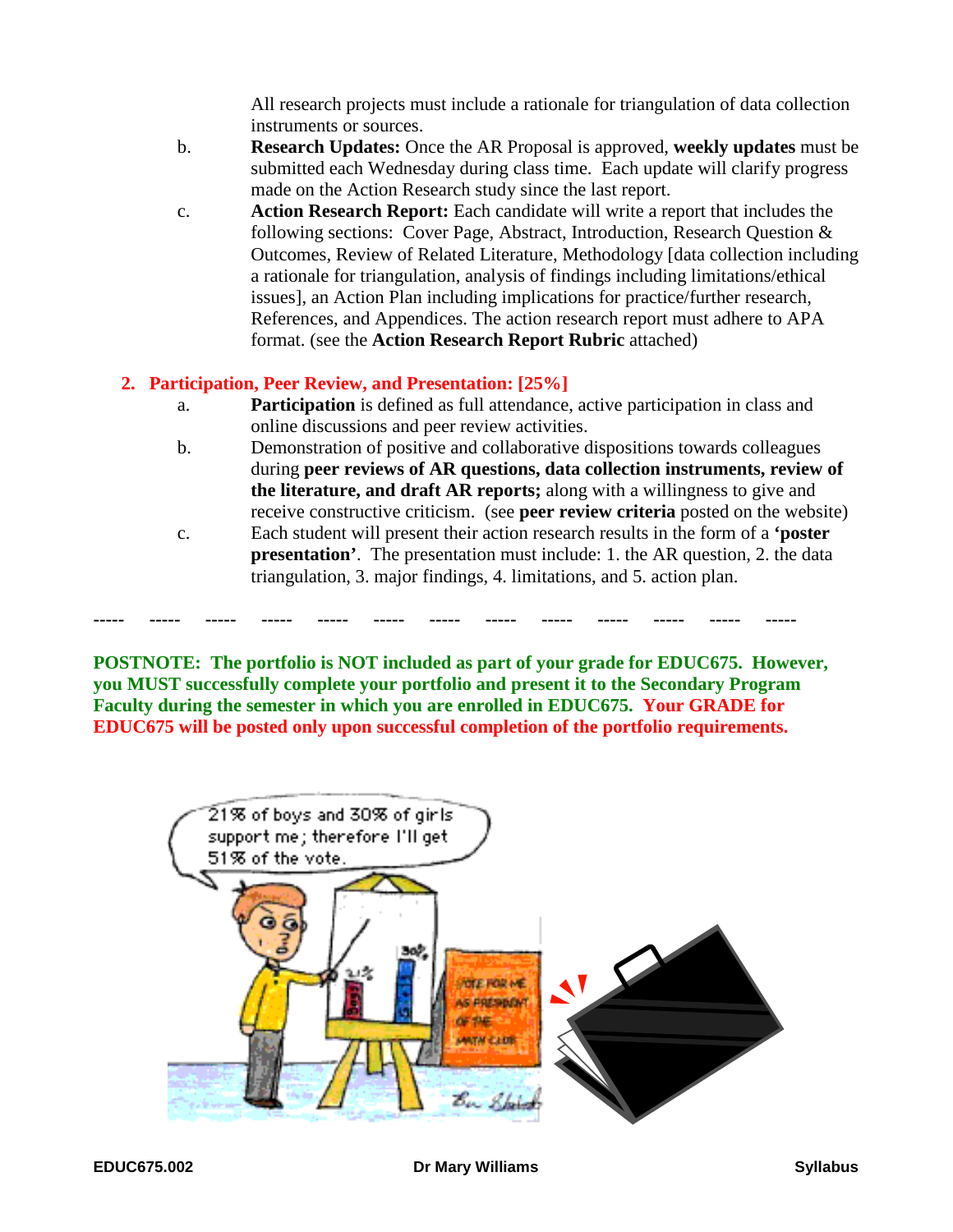# **George Mason University College of Education and Human Development Graduate School of Education**

# **EDUC 675** *"Research in Secondary Education" aka 'Action Research'* **Fall 2010 Class Agenda [version 1.0\*]**

| <b>DATE</b> | <b>Topics</b>                                                                                                                 | <b>Reading / Assignments</b>                                                   |
|-------------|-------------------------------------------------------------------------------------------------------------------------------|--------------------------------------------------------------------------------|
| 09/01       | Introductory Activities, Standards, Action Research<br>Concept & Processes, Course Overview                                   | M <sub>1</sub><br><b>Standards/Problem ID</b>                                  |
| 09/08       | Problem Statement, Research Question<br>Related Research: AR Review of Literature (RoL)                                       | $\bf{M}$ 2<br><b>Research / Resources</b>                                      |
| 09/15       | AR Proposal: Content & Format, APA Style<br>Content/Teaching Standards, RoL<br><b>Action Research Plan Mapping</b>            | $M$ 3, 4, appB<br><b>AR Proposal [draft in-class]</b>                          |
| 09/22       | Library Research: AR Review of Literature (RoL)<br>Peer Review: References<br><b>Individual Consultation (online)</b>         | $M_1, 2, 3$<br><b>References</b><br><b>Weekly Update</b>                       |
| 09/29       | **SEED Program- Portfolio Workshop [7:20pm -<br><b>Individual Consultation (in class)</b>                                     | <b>Weekly Update</b><br>- 1                                                    |
| 10/06       | Data Collection: Instruments peer review<br>Triangulation, Methodology<br><b>Individual Consultation (in class)</b>           | $M$ 6, 7, appA<br><b>Data Col Instruments</b><br><b>Weekly Update</b>          |
| 10/13       | Data Analysis, Interpretation, Action Plan<br>Review of Procedures: Final report & presentation                               | M 3, 6<br><b>AR Proposal [final]</b>                                           |
| 10/20       | Ethics, Bias, Limitations<br>Data Collection & Analysis<br><b>Individual Consultation (online)</b>                            | $M$ 1, 2, 3, 4, 5, 6, 7<br><b>Review of Literature</b><br><b>Weekly Update</b> |
| 10/27       | ** SEED Program - Portfolio Workshop [7:20pm -<br>Data Analysis & Interpretation<br><b>Individual Consultation (in class)</b> | $\lceil$<br>$\bf{M}$ 8<br><b>Weekly Update</b>                                 |
| 11/03       | Action Plan & AR Report Writing<br><b>Individual Consultation (online)</b>                                                    | $\bf M8$<br><b>TITLE of AR Report</b><br><b>Weekly Update</b>                  |
| 11/10       | Action Plan & AR Report Writing<br>Integrate Standards / Apply APA Format / Prepare Report                                    | $\bf{M}$ 8                                                                     |